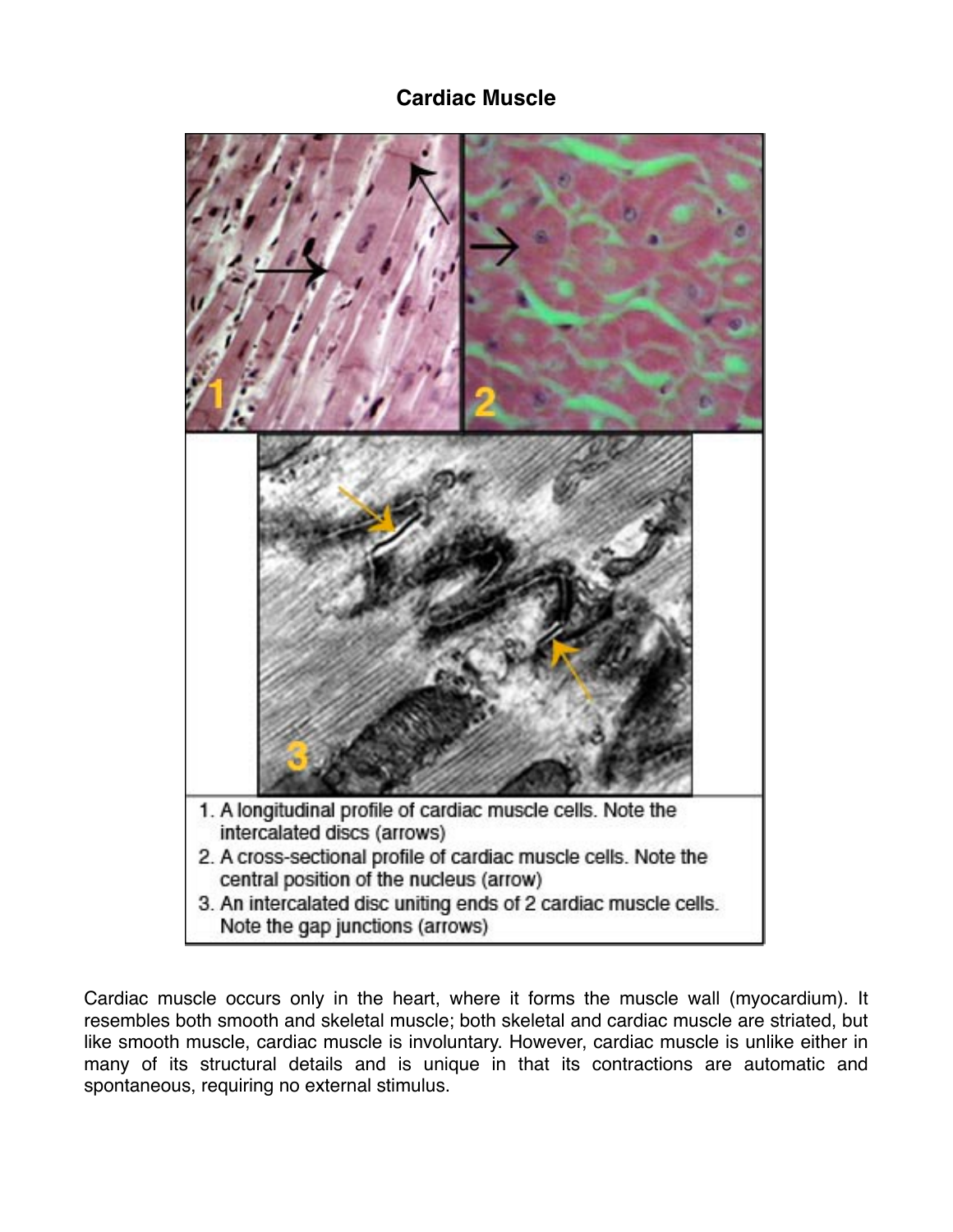## **Organization**

As in skeletal muscle, the histologic unit of structure of cardiac muscle is the cell (fiber), but in cardiac muscle the cells are associated end to end to form long tracts. The cells may divide at their ends before joining to adjacent fibers and thus form a network of branching fibers. Individual cardiac muscle cells are small in comparison to skeletal muscle cells measuring about 120  $\mu$ m in length and 20  $\mu$ m in width. A web of collagenous and reticular fibers is present between the muscle fibers and corresponds to an endomysium, but because of the branching fibers, it is more irregular than in skeletal muscle. Large bundles of cardiac muscle fibers are wrapped in a coarser connective tissue of collagen and reticular fibers, forming a perimysium, as in skeletal muscle.

## **The Cardiac Muscle Fiber (Cell)**

Each cell (fiber) is enclosed in a sarcolemma external to which is an external lamina associated with fine reticular fibers. Each fiber contains one or on occasion two central nuclei. The same banding pattern seen in skeletal muscle is present on cardiac fibers, and A, I, M, H, and Z bands can be distinguished but are not as conspicuous as in skeletal muscle. The banding pattern is due to the arrangement of actin and myosin filaments, but the aggregation of filaments into myofibrils is not as well defined, and bundles of myofibrils often become confluent with those of adjacent bundles or are separated by rows of mitochondria. Mitochondria make up as much as 30% of the cytoplasmic volume of cardiac myocytes making then fatigue resistant. The bundles of myofibrils diverge around the nuclei to leave a fusiform area of sarcoplasm at each nuclear pole. These areas are occupied by small Golgi complexes and numerous large mitochondria that have closely packed cristae. Glycogen is a prominent inclusion of cardiac muscle. The sarcoplasmic reticulum is neither as extensive nor as well developed as that of skeletal muscle. The sarcotubules are continuous over the length of the sarcomere and anastomose freely to give a plexiform pattern with no special anastomosis at the H band. There are no terminal cisternae, and the sarcoplasmic reticulum makes contact with the T-tubules via irregular expansions of the sarcotubules. Since most T-tubules are apposed to only one cisterna at any point, the couplings of T-tubule to sarcoplasmic reticulum have been called diads.

The T-tubules of cardiac muscle are located at Z lines rather than at A-I junctions, and their lumina are much wider than the T-tubules of skeletal muscle. The luminal surfaces of the cardiac T-tubules are coated by a continuation of the external lamina of the sarcolemma. Sarcotubules at the periphery of the cell may be closely applied to the sarcolemma, and these couplings have been called peripheral couplings or subsarcolemmal cisternae. As in skeletal muscle, the functional unit of cardiac muscle is the sarcomere, demarcated by two successive Z lines.

## **Intercalated Discs**

At their end-to-end associations, cardiac muscle cells are united by special junctions that are visible under the light microscope as dark lines. These are the intercalated discs that cross the fibers in stepwise fashion at the level of Z lines and thus have transverse and horizontal parts. Along the transverse parts, the opposing cells are extensively interdigitated and at points are united by desmosomes. The desmosomal junctions function to anchor intermediate (desmin) filaments of the cytoskeleton to the plasmalemma. For the most part, the junction between